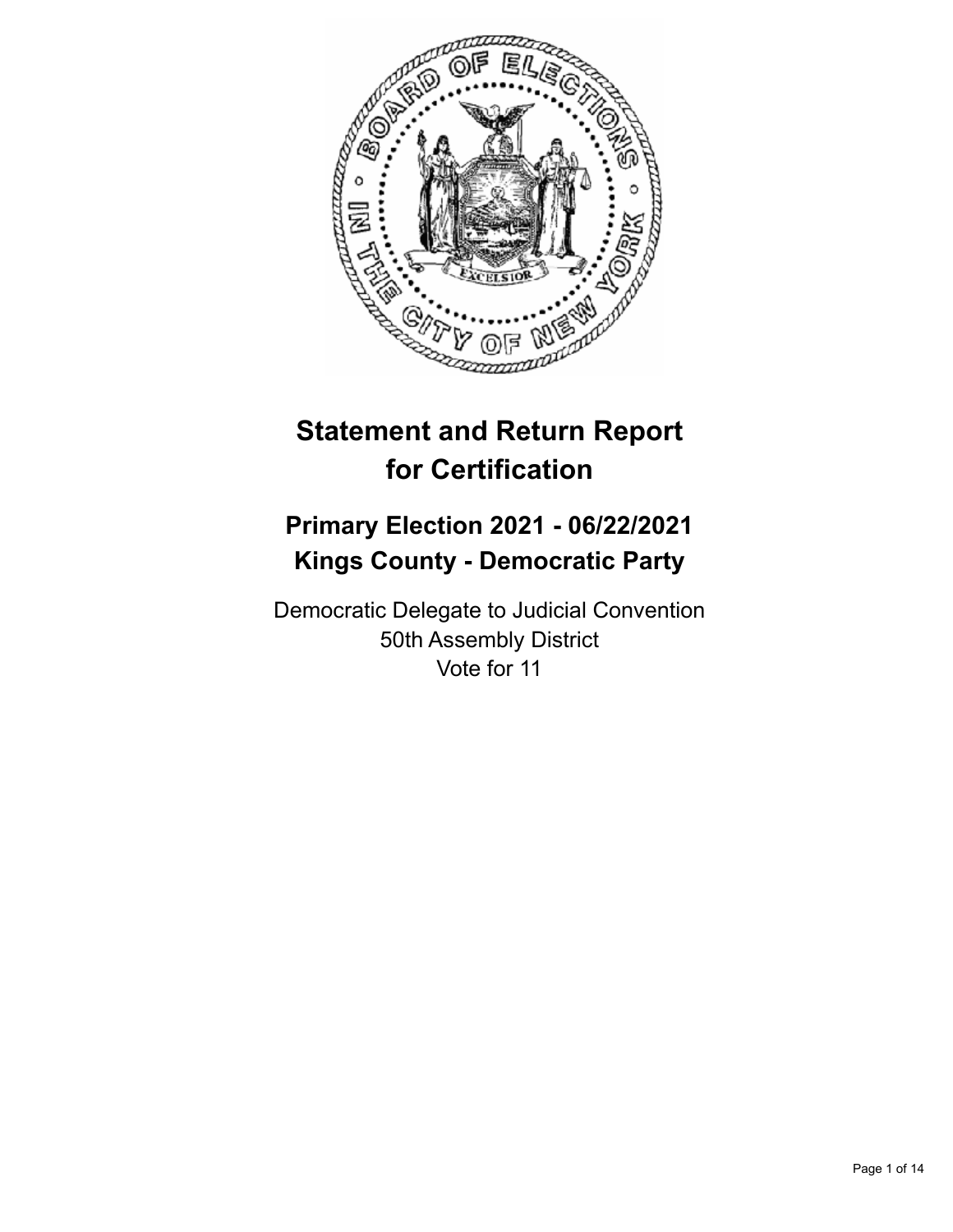

| <b>PUBLIC COUNTER</b>                                    | 18,791       |
|----------------------------------------------------------|--------------|
| MANUALLY COUNTED EMERGENCY                               | 0            |
| <b>ABSENTEE / MILITARY</b>                               | 1,948        |
| <b>AFFIDAVIT</b>                                         | 295          |
| <b>Total Ballots</b>                                     | 21,034       |
| Less - Inapplicable Federal/Special Presidential Ballots | 0            |
| <b>Total Applicable Ballots</b>                          | 21,034       |
| <b>KEVIN LACHERRA</b>                                    | 3,391        |
| LISA MARIE BLOODGOOD                                     | 5,646        |
| <b>JACK J. DRURY</b>                                     | 2,222        |
| <b>MARCOS MASRI</b>                                      | 3,301        |
| ANDANO OCANA                                             | 3,821        |
| <b>WALESKA LAYES</b>                                     | 4,050        |
| JESSICA BAKER-VODOOR                                     | 5,005        |
| <b>ELANA EHRENBERG</b>                                   | 4,876        |
| DAEHA KO                                                 | 4,761        |
| SUMMER SULLIVAN WALKER                                   | 4,695        |
| <b>FRANCOISE OLIVAS</b>                                  | 3,930        |
| <b>ERIC KUN</b>                                          | 2,925        |
| ARUNA HEKINIAN                                           | 3,570        |
| <b>STEVEN THOMAS HASTY</b>                               | 1,388        |
| <b>JULIE TORRES MOSKOVITZ</b>                            | 4,686        |
| <b>MICHELE KAUFMAN</b>                                   | 4,455        |
| <b>JOEL GROSS</b>                                        | 2,499        |
| A. MILLER (WRITE-IN)                                     | 1            |
| ABRAHAM JACOBOWITZ (WRITE-IN)                            | 1            |
| ABRAHAM KALISCH (WRITE-IN)                               | $\mathbf 1$  |
| ABRAHAM MILLER (WRITE-IN)                                | $\mathbf{1}$ |
| ABRAHAM MUYER (WRITE-IN)                                 | 1            |
| AKIVA SILBIGER (WRITE-IN)                                | $\mathbf 1$  |
| AL CAPONE (WRITE-IN)                                     | 1            |
| ALDDN LAMB (WRITE-IN)                                    | 1            |
| ALEY DANCKNERTY (WRITE-IN)                               | 1            |
| ALFRED E. NEWMAN (WRITE-IN)                              | 1            |
| ALTER GOLDBERGER (WRITE-IN)                              | 1            |
| ALTER GOLDBOSE (WRITE-IN)                                | 1            |
| AMANDA KATZ (WRITE-IN)                                   | 1            |
| AMANDA LASKEY (WRITE-IN)                                 | 1            |
| ANCIRO DILAO (WRITE-IN)                                  | $\mathbf{1}$ |
| ANDREA COLP (WRITE-IN)                                   | $\mathbf{1}$ |
| ANDREW KIM (WRITE-IN)                                    | 1            |
| ANDREW RESTREPO RAMOS (WRITE-IN)                         | $\mathbf{1}$ |
| ANNA HELMGREN (WRITE-IN)                                 | $\mathbf{1}$ |
| ANTHONY FISCHOTTI (WRITE-IN)                             | 1            |
| AREI ZEITOUNI (WRITE-IN)                                 | 1            |
| ARON LEVY (WRITE-IN)                                     | $\mathbf{1}$ |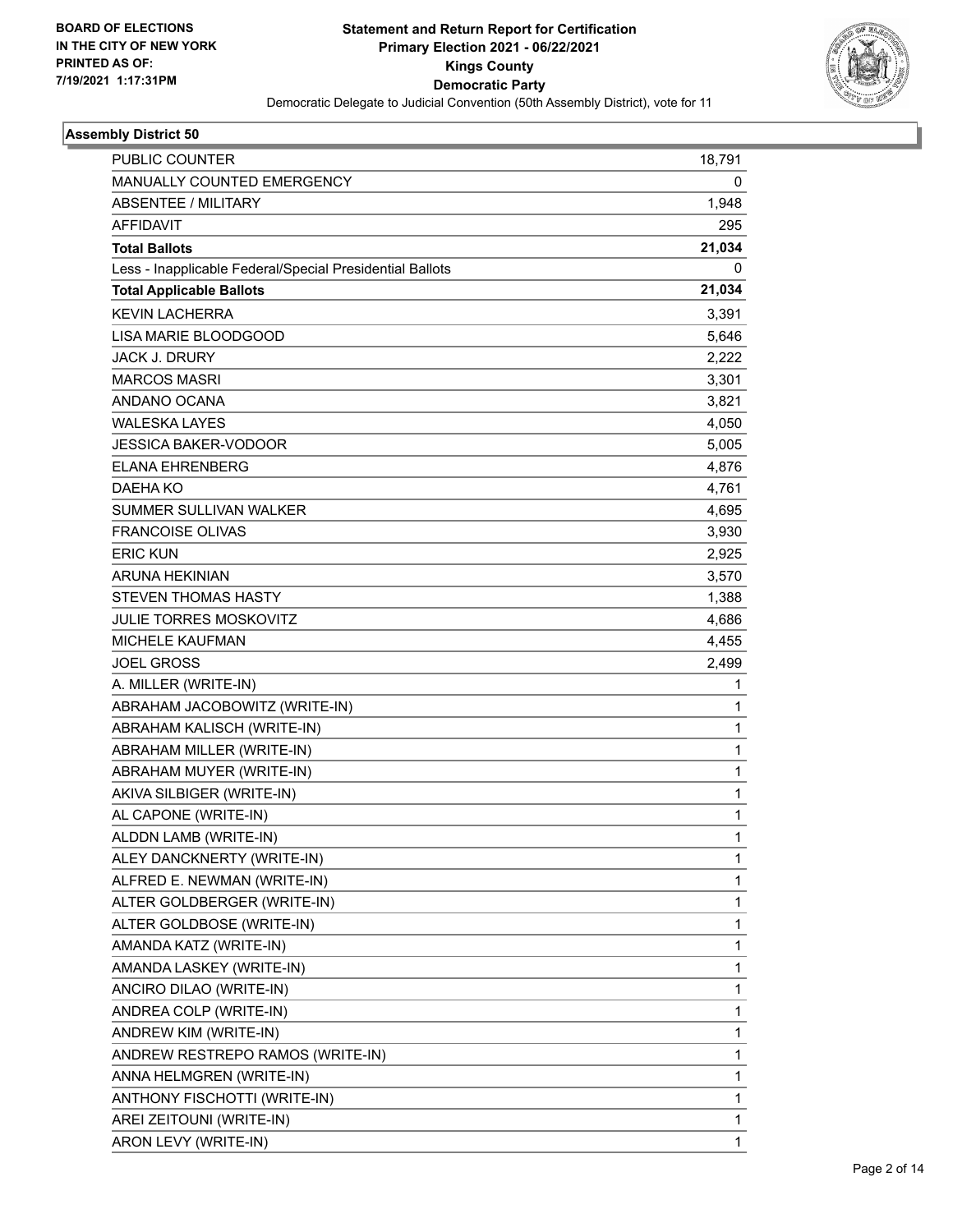

| ARTHUR L. KLEIN (WRITE-IN)      | 2  |
|---------------------------------|----|
| AVIGDER MILLER (WRITE-IN)       | 11 |
| AVIGDOR KLEIN (WRITE-IN)        | 1  |
| AVIGDOR MILLER (WRITE-IN)       | 1  |
| BENEDETT MARCUS (WRITE-IN)      | 1  |
| BERISH FREIDMAN (WRITE-IN)      | 1  |
| BERNIE SANDERS (WRITE-IN)       | 1  |
| BILL CONNOR (WRITE-IN)          | 1  |
| <b>BLACK JACK (WRITE-IN)</b>    | 1  |
| <b>BLAIR PAPAGNI (WRITE-IN)</b> | 2  |
| <b>BLUE TYPE (WRITE-IN)</b>     | 1  |
| BRANY NEIMAN (WRITE-IN)         | 1  |
| BREDDR LEE (WRITE-IN)           | 1  |
| BRI TANCHER (WRITE-IN)          | 1  |
| BRIAN MORGAN (WRITE-IN)         | 1  |
| <b>BUBBY RYEDER (WRITE-IN)</b>  | 1  |
| <b>BURUONT OHIMA (WRITE-IN)</b> | 1  |
| CHAIM DEUTSCH (WRITE-IN)        | 1  |
| CHAIM GREENFELD (WRITE-IN)      | 2  |
| CHANA DEUTSCH (WRITE-IN)        | 1  |
| CHANTE GUALZ (WRITE-IN)         | 1  |
| CHAYA SILBERSTEIN (WRITE-IN)    | 1  |
| CHEIM TEITELBAUM (WRITE-IN)     | 1  |
| CHRISTOPHER PAECELLI (WRITE-IN) | 1  |
| CHRISTOPHER VAN ZEK (WRITE-IN)  | 1  |
| CLARA SMITH (WRITE-IN)          | 1  |
| CONANTY BASSIL (WRITE-IN)       | 1  |
| DANELLI FITZPATRICK (WRITE-IN)  | 1  |
| DANIEL BERGER (WRITE-IN)        | 1  |
| DAVE CHATTERJEE (WRITE-IN)      | 1  |
| DAVID ABELESZ (WRITE-IN)        | 1  |
| DAVID INZLICHT (WRITE-IN)       | 1  |
| DAVID NIEDERMAN (WRITE-IN)      | 5  |
| DAVIS E. SHAW (WRITE-IN)        | 1  |
| DENIS LOOF (WRITE-IN)           | 1  |
| DIANA ZAMBRANA (WRITE-IN)       | 1  |
| DILAN MAYERS (WRITE-IN)         | 1  |
| DINA FREUND (WRITE-IN)          | 1  |
| DION DIMUCCI (WRITE-IN)         | 1  |
| DONALD J TRUMP (WRITE-IN)       | 3  |
| DONNIE FRANCIS (WRITE-IN)       | 1  |
| DOV NIEDERMAN (WRITE-IN)        | 1  |
| EDWARD ATKIN (WRITE-IN)         | 1  |
| EDWARD JACOBS (WRITE-IN)        | 1  |
| EFRIM RIENER (WRITE-IN)         | 1  |
| ELI VELEZ (WRITE-IN)            | 1  |
|                                 |    |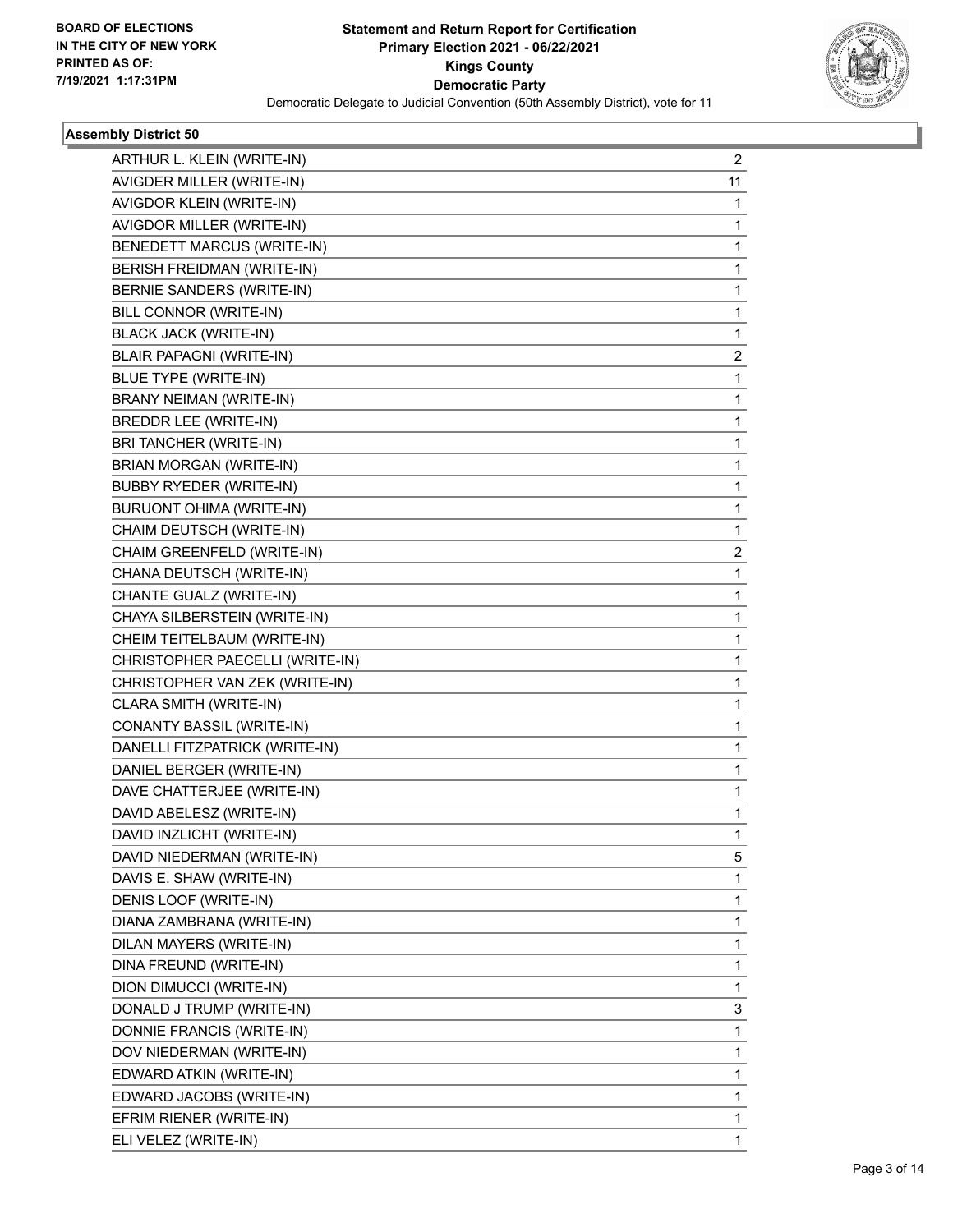

| ELLA EMLOFF (WRITE-IN)           | 1 |
|----------------------------------|---|
| EMILE BAZILE (WRITE-IN)          | 4 |
| EMILY CATHERINE ELLIS (WRITE-IN) | 1 |
| ERICA MATEOGAK (WRITE-IN)        | 1 |
| ERICA MOORE (WRITE-IN)           | 1 |
| ERIK FALGADO (WRITE-IN)          | 1 |
| ERIN DRINKWATER (WRITE-IN)       | 1 |
| ERIN WOODS (WRITE-IN)            | 1 |
| ESTER WESTEBERGER (WRITE-IN)     | 1 |
| ESTHER DEUTSCH (WRITE-IN)        | 1 |
| EWDY MOELLER (WRITE-IN)          | 1 |
| FELICIA WINDER (WRITE-IN)        | 1 |
| FLORINA YEZRIL (WRITE-IN)        | 1 |
| FRAIDY KATZ (WRITE-IN)           | 1 |
| FRANK NITTY (WRITE-IN)           | 1 |
| FRED FREEDMAN (WRITE-IN)         | 1 |
| FREDDY CANNON (WRITE-IN)         | 1 |
| FRENE NIELSON (WRITE-IN)         | 1 |
| GARY BROWNLEE (WRITE-IN)         | 1 |
| <b>GISELE LIAKES (WRITE-IN)</b>  | 1 |
| GITTY BAUMGARTEN (WRITE-IN)      | 1 |
| GITTY SINAY (WRITE-IN)           | 1 |
| <b>GOLD LEE (WRITE-IN)</b>       | 1 |
| GRACE VAN DE PAS (WRITE-IN)      | 1 |
| <b>GREGORY MENTI (WRITE-IN)</b>  | 1 |
| HAYLEY NEWMAN (WRITE-IN)         | 1 |
| HEARTHER LETZKUS (WRITE-IN)      | 1 |
| HENDER BREITER (WRITE-IN)        | 1 |
| HENRY HANG (WRITE-IN)            | 1 |
| HERSHEL NEIMAN (WRITE-IN)        | 1 |
| HERSHY WEINSTOCK (WRITE-IN)      | 1 |
| HESHY TISCHLER (WRITE-IN)        | 2 |
| HUNG MA (WRITE-IN)               | 1 |
| HUNTER BIDEN (WRITE-IN)          | 1 |
| ISABEL ZENANE (WRITE-IN)         | 1 |
| ISADE ABRAHAM (WRITE-IN)         | 1 |
| JACJSON LOUGHLIN (WRITE-IN)      | 1 |
| JACOB LIEF (WRITE-IN)            | 1 |
| JADA STRODEL (WRITE-IN)          | 1 |
| JAMER PARZIALE (WRITE-IN)        | 1 |
| JAMES FLEMINGS (WRITE-IN)        | 1 |
| JARED KANES (WRITE-IN)           | 1 |
| JASON BLOCK (WRITE-IN)           | 1 |
| JEFF LEPOSO (WRITE-IN)           | 1 |
| JERARD OWENS (WRITE-IN)          | 1 |
| JEREMY SCHIFFNES (WRITE-IN)      | 1 |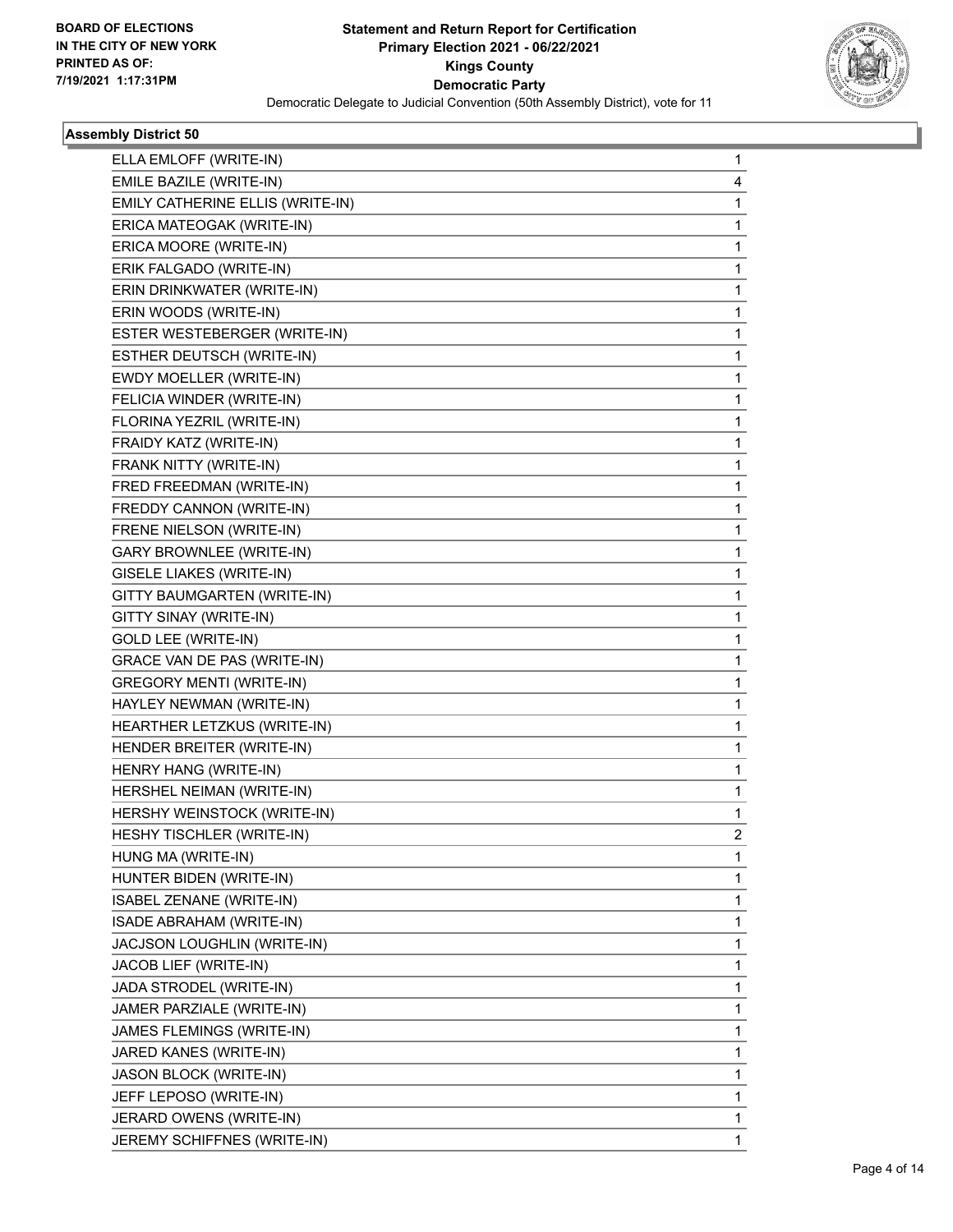

| JOAL KLEIN (WRITE-IN)<br>JOE GREGORY (WRITE-IN)<br>JOE HARRIS (WRITE-IN)<br>JOE NIARO (WRITE-IN)<br>JOE SCIBELLI JR. (WRITE-IN)<br>JOEL GOLDSTEIN (WRITE-IN)<br>JOHN BROWN (WRITE-IN)<br>JOHN LEBEAU (WRITE-IN)<br>JOHN MCCONNELL (WRITE-IN)<br>JOHN NO (WRITE-IN)<br>JOHNNNY JOHNSON (WRITE-IN)<br>JORDAN D. SEPACOFF (WRITE-IN)<br>JORI SCHMANFZ (WRITE-IN)<br>JOSEPH FRIED (WRITE-IN)<br>JOSEPH GOLDMAN (WRITE-IN)<br>JOSEPH LENTOL (WRITE-IN)<br>JOSEPHINE GROSS (WRITE-IN)<br>JOSH HOWLEY (WRITE-IN)<br>JOY LASKEY (WRITE-IN)<br>JULIE TORUM MORCERIE (WRITE-IN)<br>KAMILAYAH LOOPER (WRITE-IN)<br>KATE BREHM (WRITE-IN)<br>KATERYNA KUNTSEVICH (WRITE-IN)<br>KATHERINE FUSTICH (WRITE-IN)<br>KELLY IRENE GODON (WRITE-IN)<br>KELLY TAYLOR (WRITE-IN)<br>KEVIN HART (WRITE-IN)<br>KEVIN MCARTHY (WRITE-IN)<br>KEVIN MCEULAY (WRITE-IN)<br>KEVIN T. SMYLEY (WRITE-IN)<br>KHARI EDWARDS (WRITE-IN)<br>KIM JONES (WRITE-IN)<br>LEIBISH SCHNEEBALY (WRITE-IN)<br>LEO MOSKOWITZ (WRITE-IN)<br>LOLA WATERMAN (WRITE-IN)<br>LOUIS CHOLOEEN BROWN (WRITE-IN)<br>LYES BENARBANE (WRITE-IN)<br>LYNN LOFLIN (WRITE-IN)<br>MAX COHEN (WRITE-IN)<br>MAX GARNET (WRITE-IN)<br>MAX MERYERS (WRITE-IN)<br>MECHEL FREURD (WRITE-IN)<br>MENDEL KLEIN (WRITE-IN)<br>MENDY BRANNER (WRITE-IN)<br>MENDY FRUCHTER (WRITE-IN) |              |
|-------------------------------------------------------------------------------------------------------------------------------------------------------------------------------------------------------------------------------------------------------------------------------------------------------------------------------------------------------------------------------------------------------------------------------------------------------------------------------------------------------------------------------------------------------------------------------------------------------------------------------------------------------------------------------------------------------------------------------------------------------------------------------------------------------------------------------------------------------------------------------------------------------------------------------------------------------------------------------------------------------------------------------------------------------------------------------------------------------------------------------------------------------------------------------------------------------------------------------------------------------------------------------------------------------------|--------------|
|                                                                                                                                                                                                                                                                                                                                                                                                                                                                                                                                                                                                                                                                                                                                                                                                                                                                                                                                                                                                                                                                                                                                                                                                                                                                                                             | 2            |
|                                                                                                                                                                                                                                                                                                                                                                                                                                                                                                                                                                                                                                                                                                                                                                                                                                                                                                                                                                                                                                                                                                                                                                                                                                                                                                             | 1            |
|                                                                                                                                                                                                                                                                                                                                                                                                                                                                                                                                                                                                                                                                                                                                                                                                                                                                                                                                                                                                                                                                                                                                                                                                                                                                                                             | 1            |
|                                                                                                                                                                                                                                                                                                                                                                                                                                                                                                                                                                                                                                                                                                                                                                                                                                                                                                                                                                                                                                                                                                                                                                                                                                                                                                             | 1            |
|                                                                                                                                                                                                                                                                                                                                                                                                                                                                                                                                                                                                                                                                                                                                                                                                                                                                                                                                                                                                                                                                                                                                                                                                                                                                                                             | 1            |
|                                                                                                                                                                                                                                                                                                                                                                                                                                                                                                                                                                                                                                                                                                                                                                                                                                                                                                                                                                                                                                                                                                                                                                                                                                                                                                             | 1            |
|                                                                                                                                                                                                                                                                                                                                                                                                                                                                                                                                                                                                                                                                                                                                                                                                                                                                                                                                                                                                                                                                                                                                                                                                                                                                                                             | 1            |
|                                                                                                                                                                                                                                                                                                                                                                                                                                                                                                                                                                                                                                                                                                                                                                                                                                                                                                                                                                                                                                                                                                                                                                                                                                                                                                             | 1            |
|                                                                                                                                                                                                                                                                                                                                                                                                                                                                                                                                                                                                                                                                                                                                                                                                                                                                                                                                                                                                                                                                                                                                                                                                                                                                                                             | 1            |
|                                                                                                                                                                                                                                                                                                                                                                                                                                                                                                                                                                                                                                                                                                                                                                                                                                                                                                                                                                                                                                                                                                                                                                                                                                                                                                             | 1            |
|                                                                                                                                                                                                                                                                                                                                                                                                                                                                                                                                                                                                                                                                                                                                                                                                                                                                                                                                                                                                                                                                                                                                                                                                                                                                                                             | 1            |
|                                                                                                                                                                                                                                                                                                                                                                                                                                                                                                                                                                                                                                                                                                                                                                                                                                                                                                                                                                                                                                                                                                                                                                                                                                                                                                             | 1            |
|                                                                                                                                                                                                                                                                                                                                                                                                                                                                                                                                                                                                                                                                                                                                                                                                                                                                                                                                                                                                                                                                                                                                                                                                                                                                                                             | 1            |
|                                                                                                                                                                                                                                                                                                                                                                                                                                                                                                                                                                                                                                                                                                                                                                                                                                                                                                                                                                                                                                                                                                                                                                                                                                                                                                             | 1            |
|                                                                                                                                                                                                                                                                                                                                                                                                                                                                                                                                                                                                                                                                                                                                                                                                                                                                                                                                                                                                                                                                                                                                                                                                                                                                                                             | 1            |
|                                                                                                                                                                                                                                                                                                                                                                                                                                                                                                                                                                                                                                                                                                                                                                                                                                                                                                                                                                                                                                                                                                                                                                                                                                                                                                             | 3            |
|                                                                                                                                                                                                                                                                                                                                                                                                                                                                                                                                                                                                                                                                                                                                                                                                                                                                                                                                                                                                                                                                                                                                                                                                                                                                                                             | 1            |
|                                                                                                                                                                                                                                                                                                                                                                                                                                                                                                                                                                                                                                                                                                                                                                                                                                                                                                                                                                                                                                                                                                                                                                                                                                                                                                             | 1            |
|                                                                                                                                                                                                                                                                                                                                                                                                                                                                                                                                                                                                                                                                                                                                                                                                                                                                                                                                                                                                                                                                                                                                                                                                                                                                                                             | 1            |
|                                                                                                                                                                                                                                                                                                                                                                                                                                                                                                                                                                                                                                                                                                                                                                                                                                                                                                                                                                                                                                                                                                                                                                                                                                                                                                             | 1            |
|                                                                                                                                                                                                                                                                                                                                                                                                                                                                                                                                                                                                                                                                                                                                                                                                                                                                                                                                                                                                                                                                                                                                                                                                                                                                                                             | 1            |
|                                                                                                                                                                                                                                                                                                                                                                                                                                                                                                                                                                                                                                                                                                                                                                                                                                                                                                                                                                                                                                                                                                                                                                                                                                                                                                             | 1            |
|                                                                                                                                                                                                                                                                                                                                                                                                                                                                                                                                                                                                                                                                                                                                                                                                                                                                                                                                                                                                                                                                                                                                                                                                                                                                                                             | 1            |
|                                                                                                                                                                                                                                                                                                                                                                                                                                                                                                                                                                                                                                                                                                                                                                                                                                                                                                                                                                                                                                                                                                                                                                                                                                                                                                             | 2            |
|                                                                                                                                                                                                                                                                                                                                                                                                                                                                                                                                                                                                                                                                                                                                                                                                                                                                                                                                                                                                                                                                                                                                                                                                                                                                                                             | 1            |
|                                                                                                                                                                                                                                                                                                                                                                                                                                                                                                                                                                                                                                                                                                                                                                                                                                                                                                                                                                                                                                                                                                                                                                                                                                                                                                             | 1            |
|                                                                                                                                                                                                                                                                                                                                                                                                                                                                                                                                                                                                                                                                                                                                                                                                                                                                                                                                                                                                                                                                                                                                                                                                                                                                                                             | 1            |
|                                                                                                                                                                                                                                                                                                                                                                                                                                                                                                                                                                                                                                                                                                                                                                                                                                                                                                                                                                                                                                                                                                                                                                                                                                                                                                             | 1            |
|                                                                                                                                                                                                                                                                                                                                                                                                                                                                                                                                                                                                                                                                                                                                                                                                                                                                                                                                                                                                                                                                                                                                                                                                                                                                                                             | 1            |
|                                                                                                                                                                                                                                                                                                                                                                                                                                                                                                                                                                                                                                                                                                                                                                                                                                                                                                                                                                                                                                                                                                                                                                                                                                                                                                             | 1            |
|                                                                                                                                                                                                                                                                                                                                                                                                                                                                                                                                                                                                                                                                                                                                                                                                                                                                                                                                                                                                                                                                                                                                                                                                                                                                                                             | 1            |
|                                                                                                                                                                                                                                                                                                                                                                                                                                                                                                                                                                                                                                                                                                                                                                                                                                                                                                                                                                                                                                                                                                                                                                                                                                                                                                             | 1            |
|                                                                                                                                                                                                                                                                                                                                                                                                                                                                                                                                                                                                                                                                                                                                                                                                                                                                                                                                                                                                                                                                                                                                                                                                                                                                                                             | 1            |
|                                                                                                                                                                                                                                                                                                                                                                                                                                                                                                                                                                                                                                                                                                                                                                                                                                                                                                                                                                                                                                                                                                                                                                                                                                                                                                             | 1            |
|                                                                                                                                                                                                                                                                                                                                                                                                                                                                                                                                                                                                                                                                                                                                                                                                                                                                                                                                                                                                                                                                                                                                                                                                                                                                                                             | 1            |
|                                                                                                                                                                                                                                                                                                                                                                                                                                                                                                                                                                                                                                                                                                                                                                                                                                                                                                                                                                                                                                                                                                                                                                                                                                                                                                             | 1            |
|                                                                                                                                                                                                                                                                                                                                                                                                                                                                                                                                                                                                                                                                                                                                                                                                                                                                                                                                                                                                                                                                                                                                                                                                                                                                                                             | 1            |
|                                                                                                                                                                                                                                                                                                                                                                                                                                                                                                                                                                                                                                                                                                                                                                                                                                                                                                                                                                                                                                                                                                                                                                                                                                                                                                             | 1            |
|                                                                                                                                                                                                                                                                                                                                                                                                                                                                                                                                                                                                                                                                                                                                                                                                                                                                                                                                                                                                                                                                                                                                                                                                                                                                                                             | 1            |
|                                                                                                                                                                                                                                                                                                                                                                                                                                                                                                                                                                                                                                                                                                                                                                                                                                                                                                                                                                                                                                                                                                                                                                                                                                                                                                             | 1            |
|                                                                                                                                                                                                                                                                                                                                                                                                                                                                                                                                                                                                                                                                                                                                                                                                                                                                                                                                                                                                                                                                                                                                                                                                                                                                                                             | 1            |
|                                                                                                                                                                                                                                                                                                                                                                                                                                                                                                                                                                                                                                                                                                                                                                                                                                                                                                                                                                                                                                                                                                                                                                                                                                                                                                             | 1            |
|                                                                                                                                                                                                                                                                                                                                                                                                                                                                                                                                                                                                                                                                                                                                                                                                                                                                                                                                                                                                                                                                                                                                                                                                                                                                                                             | 1            |
|                                                                                                                                                                                                                                                                                                                                                                                                                                                                                                                                                                                                                                                                                                                                                                                                                                                                                                                                                                                                                                                                                                                                                                                                                                                                                                             | 1            |
|                                                                                                                                                                                                                                                                                                                                                                                                                                                                                                                                                                                                                                                                                                                                                                                                                                                                                                                                                                                                                                                                                                                                                                                                                                                                                                             | 1            |
| MICHEAL ARDELGAN (WRITE-IN)                                                                                                                                                                                                                                                                                                                                                                                                                                                                                                                                                                                                                                                                                                                                                                                                                                                                                                                                                                                                                                                                                                                                                                                                                                                                                 | $\mathbf{1}$ |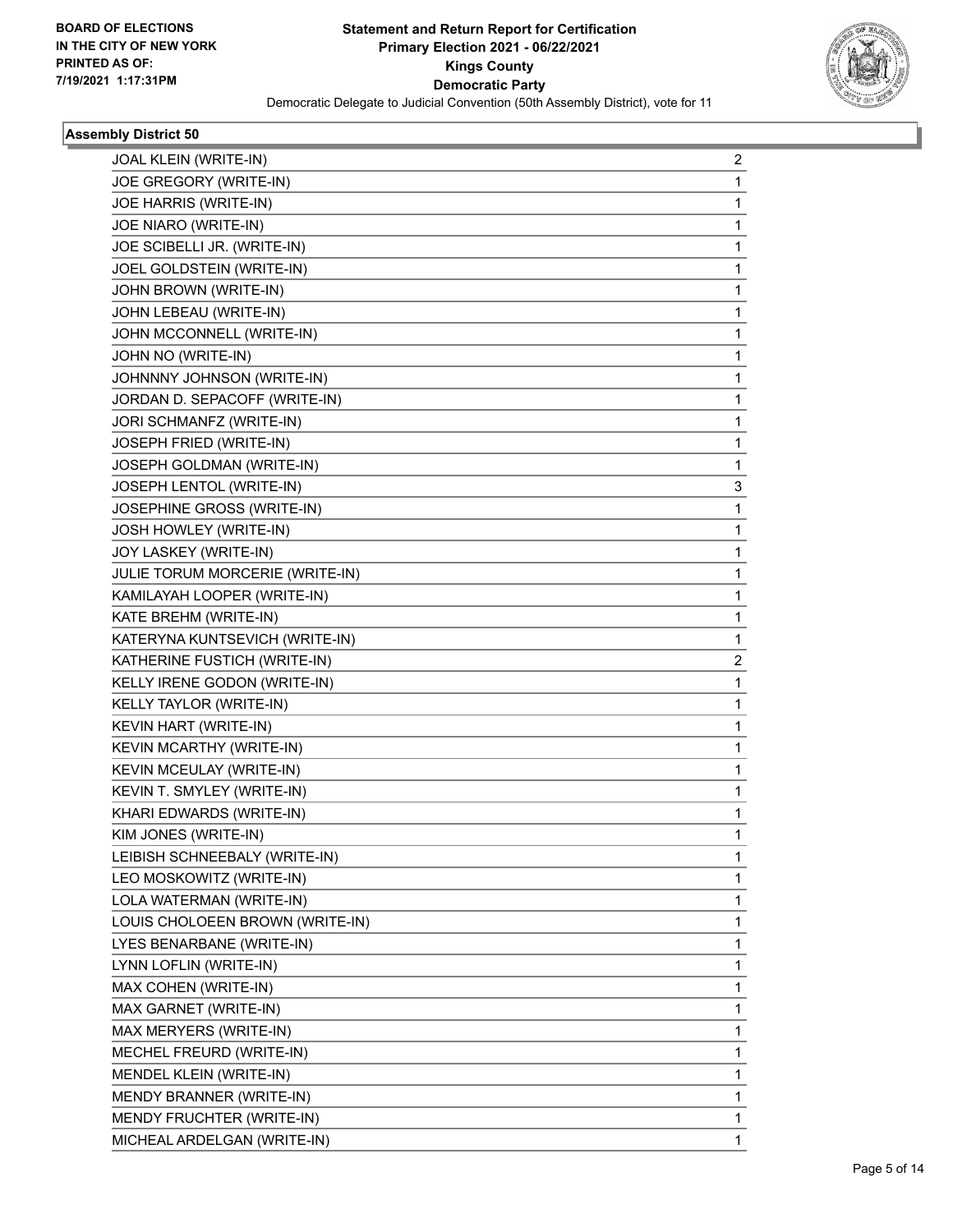

| MIER ELENBUGEN (WRITE-IN)          | 1  |
|------------------------------------|----|
| MIKE PENCE (WRITE-IN)              | 1  |
| MIKE SHERWOOD (WRITE-IN)           | 1  |
| MILLER BETHLEHEM (WRITE-IN)        | 1  |
| MOE BLACK (WRITE-IN)               | 1  |
| MOSHE BLUM (WRITE-IN)              | 1  |
| MOSHE LOWY (WRITE-IN)              | 1  |
| MOSHE TEITELBAUM (WRITE-IN)        | 1  |
| MOSHE WESTERBAUM (WRITE-IN)        | 1  |
| NAFTULI INDIG (WRITE-IN)           | 1  |
| NANCY WHITE (WRITE-IN)             | 1  |
| NASHMAN KLEIN (WRITE-IN)           | 1  |
| NICK BANNON (WRITE-IN)             | 1  |
| NICK RIZZO (WRITE-IN)              | 1  |
| NIES PAPIER (WRITE-IN)             | 1  |
| OLIVIA RODRIGUES (WRITE-IN)        | 1. |
| PAPERBOY LOVE PRINCE (WRITE-IN)    | 3  |
| PAUL RAYGEN (WRITE-IN)             | 1  |
| PETER HURCHSON (WRITE-IN)          | 1  |
| PHILLIP SHEPHERD (WRITE-IN)        | 1  |
| PINCHUS NEIMAN (WRITE-IN)          | 1  |
| QUINNE MEYERS (WRITE-IN)           | 1  |
| REVAIN BORCHARAT (WRITE-IN)        | 1  |
| RICH M NIXON (WRITE-IN)            | 1  |
| RICHARD D SIMMONS (WRITE-IN)       | 1  |
| RICHARD MONTELLION (WRITE-IN)      | 1  |
| RICHARD ZORBO (WRITE-IN)           | 1  |
| ROBERT LOWELL WESTWORTH (WRITE-IN) | 1  |
| ROECL STERN (WRITE-IN)             | 1  |
| RUBEN AGOSTINI (WRITE-IN)          | 1  |
| RUDY JULLENY (WRITE-IN)            | 1  |
| SABA KROIZER (WRITE-IN)            | 1  |
| SAM REYNOLDS (WRITE-IN)            | 1  |
| SAMUEL GREEN (WRITE-IN)            | 1  |
| SAMUEL STERN (WRITE-IN)            | 1  |
| SCOTT SOLOA (WRITE-IN)             | 1  |
| SEANE FAULKNER (WRITE-IN)          | 1. |
| SHALUM EISENBERG (WRITE-IN)        | 1  |
| SHANNON PHIPPS (WRITE-IN)          | 1  |
| SHEETER SHALIN (WRITE-IN)          | 1  |
| SHEIL FERENCE (WRITE-IN)           | 1  |
| SHIOMA LANENBAUM (WRITE-IN)        | 1  |
| SHVECH GOLDMAN (WRITE-IN)          | 1  |
| SOHANA RAO (WRITE-IN)              | 1  |
| SOLOMON SWIMOR (WRITE-IN)          | 1  |
| SPENCER ROBERTS (WRITE-IN)         | 1  |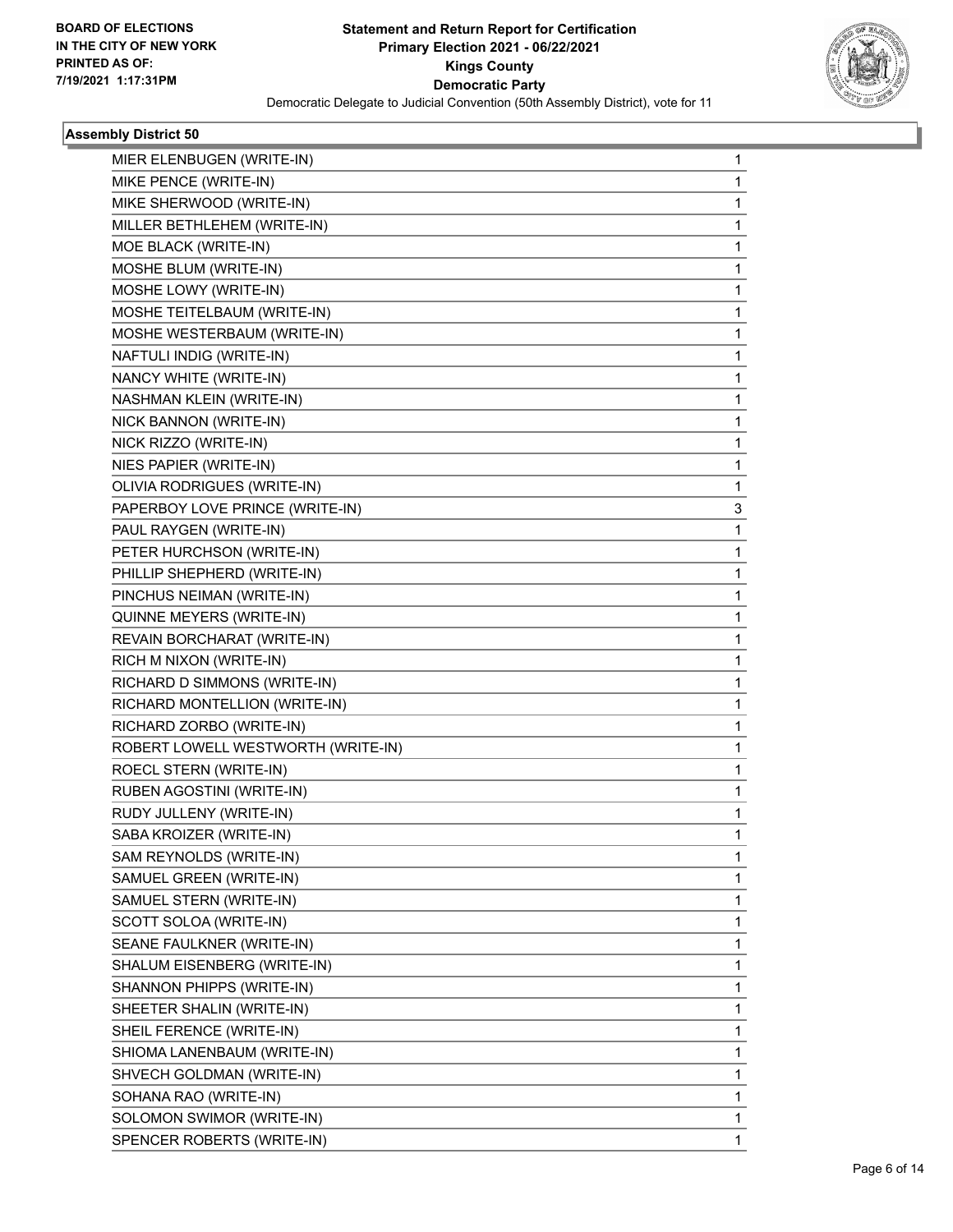

| SWARZ OIZER (WRITE-IN)                    | 1                       |
|-------------------------------------------|-------------------------|
| SYDNEY BIRCH (WRITE-IN)                   | 1                       |
| TEMPEST WOODWARD (WRITE-IN)               | 1                       |
| TERRANCE DE PAS (WRITE-IN)                | 1                       |
| THOMAS BROEN (WRITE-IN)                   | 1                       |
| THOMAS MOORE (WRITE-IN)                   | 1                       |
| TIMOTHY THOMAS LAECH (WRITE-IN)           | 1                       |
| TINA MATINRE (WRITE-IN)                   | 1                       |
| TYLER BARBIERI (WRITE-IN)                 | 1                       |
| UNATTRIBUTABLE WRITE-IN (WRITE-IN)        | 189                     |
| UNCOUNTED WRITE-IN PER STATUTE (WRITE-IN) | 2                       |
| USHER Y.KLEIN (WRITE-IN)                  | 1                       |
| VICAY RAKANCY (WRITE-IN)                  | 1                       |
| WHITE ANSIE (WRITE-IN)                    | 1                       |
| WHITNEY SMITH (WRITE-IN)                  | 1                       |
| WISE ELA (WRITE-IN)                       | 1                       |
| WOLF DEUTSCH (WRITE-IN)                   | 1                       |
| YAEL WEISZ (WRITE-IN)                     | 1                       |
| YANCER KAHN (WRITE-IN)                    | 1                       |
| YEDILAT PEGUERO (WRITE-IN)                | 1                       |
| YEHUDA ORGEL (WRITE-IN)                   | 1                       |
| YENTI TZIRL HERSHKOVITZ (WRITE-IN)        | 1                       |
| YOELI LEBOWITZ (WRITE-IN)                 | 1                       |
| YOSSI GESTETNER (WRITE-IN)                | $\overline{\mathbf{c}}$ |
| ZALEB REIB FULOP (WRITE-IN)               | 1                       |
| ZALMEN TIETELBAUN (WRITE-IN)              | 1                       |
| ZELDY POLLAK (WRITE-IN)                   | 1                       |
| ZORAN MANDAI (WRITE-IN)                   | 1                       |
| <b>Total Votes</b>                        | 65,674                  |
| Unrecorded                                | 165,700                 |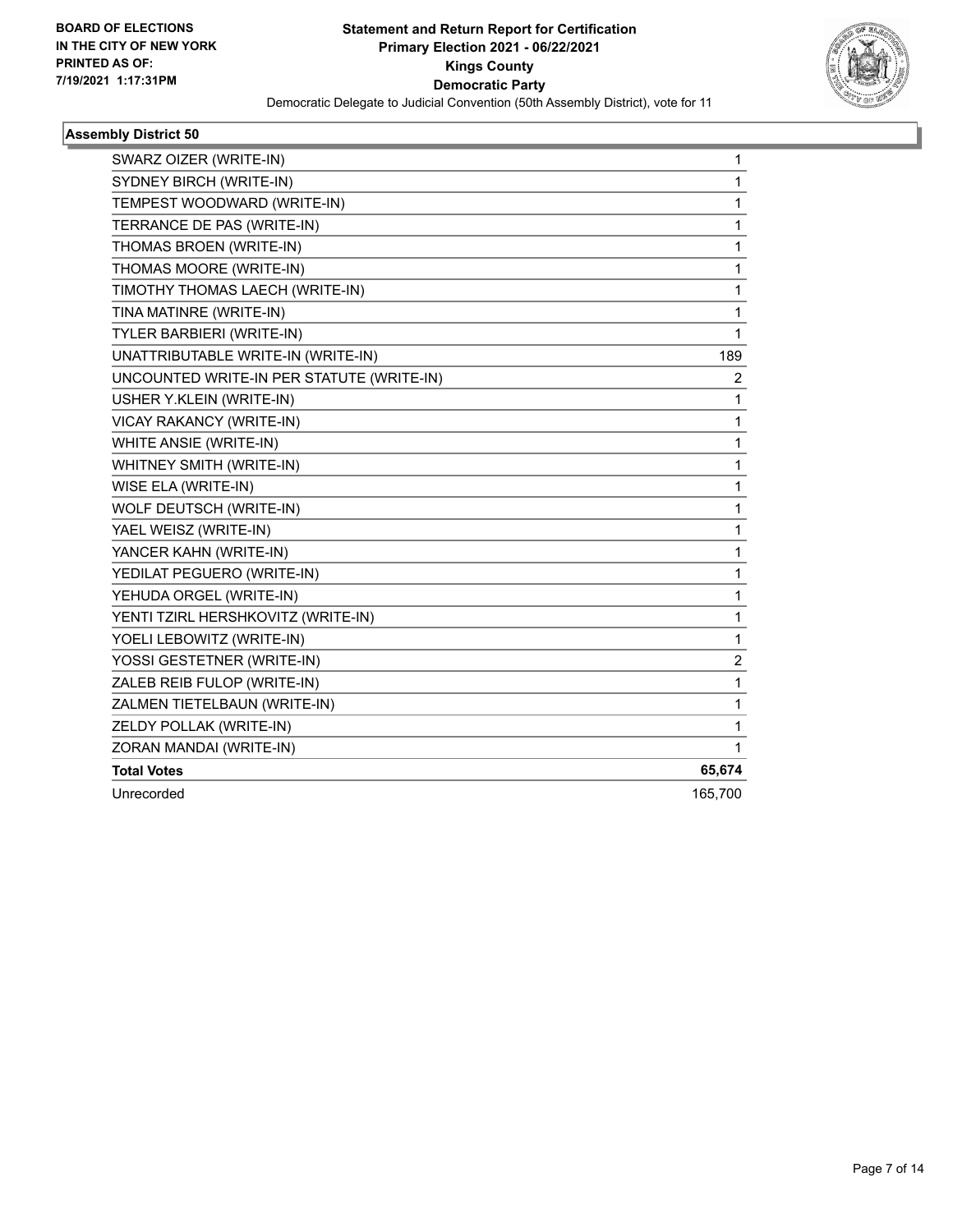

| PUBLIC COUNTER                                           | 18,791       |
|----------------------------------------------------------|--------------|
| <b>MANUALLY COUNTED EMERGENCY</b>                        | 0            |
| <b>ABSENTEE / MILITARY</b>                               | 1,948        |
| <b>AFFIDAVIT</b>                                         | 295          |
| <b>Total Ballots</b>                                     | 21,034       |
| Less - Inapplicable Federal/Special Presidential Ballots | 0            |
| <b>Total Applicable Ballots</b>                          | 21,034       |
| <b>KEVIN LACHERRA</b>                                    | 3,391        |
| LISA MARIE BLOODGOOD                                     | 5,646        |
| <b>JACK J. DRURY</b>                                     | 2,222        |
| <b>MARCOS MASRI</b>                                      | 3,301        |
| ANDANO OCANA                                             | 3,821        |
| <b>WALESKA LAYES</b>                                     | 4,050        |
| JESSICA BAKER-VODOOR                                     | 5,005        |
| <b>ELANA EHRENBERG</b>                                   | 4,876        |
| DAEHA KO                                                 | 4,761        |
| SUMMER SULLIVAN WALKER                                   | 4,695        |
| <b>FRANCOISE OLIVAS</b>                                  | 3,930        |
| <b>ERIC KUN</b>                                          | 2,925        |
| <b>ARUNA HEKINIAN</b>                                    | 3,570        |
| <b>STEVEN THOMAS HASTY</b>                               | 1,388        |
| <b>JULIE TORRES MOSKOVITZ</b>                            | 4,686        |
| <b>MICHELE KAUFMAN</b>                                   | 4,455        |
| <b>JOEL GROSS</b>                                        | 2,499        |
| A. MILLER (WRITE-IN)                                     | 1            |
| ABRAHAM JACOBOWITZ (WRITE-IN)                            | 1            |
| ABRAHAM KALISCH (WRITE-IN)                               | 1            |
| ABRAHAM MILLER (WRITE-IN)                                | 1            |
| ABRAHAM MUYER (WRITE-IN)                                 | $\mathbf{1}$ |
| AKIVA SILBIGER (WRITE-IN)                                | 1            |
| AL CAPONE (WRITE-IN)                                     | 1            |
| ALDDN LAMB (WRITE-IN)                                    | $\mathbf{1}$ |
| ALEY DANCKNERTY (WRITE-IN)                               | 1            |
| ALFRED E. NEWMAN (WRITE-IN)                              | 1            |
| ALTER GOLDBERGER (WRITE-IN)                              | 1            |
| ALTER GOLDBOSE (WRITE-IN)                                | 1            |
| AMANDA KATZ (WRITE-IN)                                   | 1            |
| AMANDA LASKEY (WRITE-IN)                                 | $\mathbf{1}$ |
| ANCIRO DILAO (WRITE-IN)                                  | 1            |
| ANDREA COLP (WRITE-IN)                                   | 1            |
| ANDREW KIM (WRITE-IN)                                    | 1            |
| ANDREW RESTREPO RAMOS (WRITE-IN)                         | 1            |
| ANNA HELMGREN (WRITE-IN)                                 | 1            |
| ANTHONY FISCHOTTI (WRITE-IN)                             | $\mathbf{1}$ |
| AREI ZEITOUNI (WRITE-IN)                                 | 1            |
| ARON LEVY (WRITE-IN)                                     | 1            |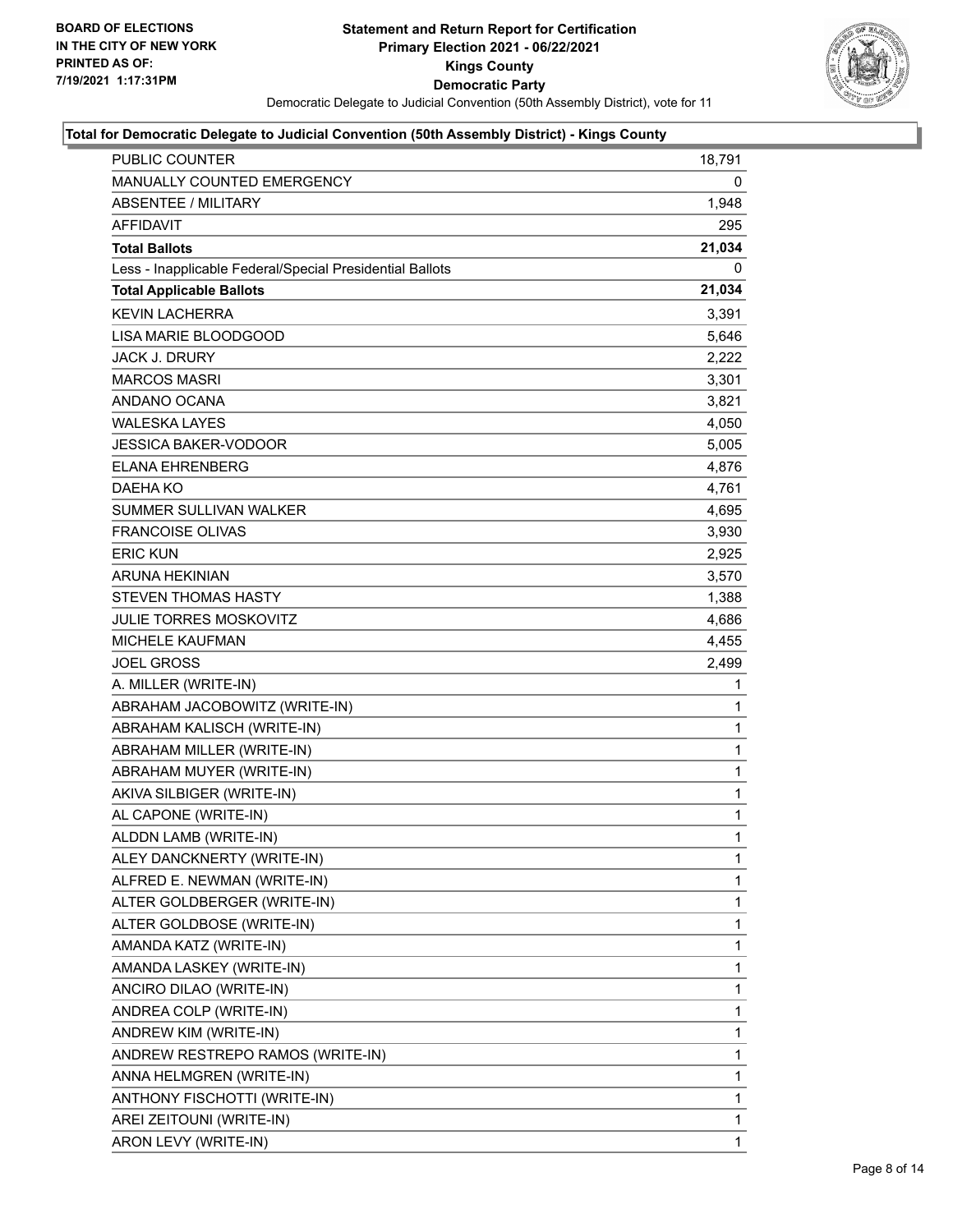

| ARTHUR L. KLEIN (WRITE-IN)        | $\overline{2}$ |
|-----------------------------------|----------------|
| AVIGDER MILLER (WRITE-IN)         | 11             |
| AVIGDOR KLEIN (WRITE-IN)          | 1              |
| AVIGDOR MILLER (WRITE-IN)         | 1              |
| <b>BENEDETT MARCUS (WRITE-IN)</b> | 1              |
| BERISH FREIDMAN (WRITE-IN)        | 1              |
| BERNIE SANDERS (WRITE-IN)         | 1              |
| BILL CONNOR (WRITE-IN)            | 1              |
| <b>BLACK JACK (WRITE-IN)</b>      | 1              |
| <b>BLAIR PAPAGNI (WRITE-IN)</b>   | $\overline{2}$ |
| <b>BLUE TYPE (WRITE-IN)</b>       | 1              |
| BRANY NEIMAN (WRITE-IN)           | 1              |
| BREDDR LEE (WRITE-IN)             | 1              |
| BRI TANCHER (WRITE-IN)            | 1              |
| BRIAN MORGAN (WRITE-IN)           | 1              |
| <b>BUBBY RYEDER (WRITE-IN)</b>    | 1              |
| BURUONT OHIMA (WRITE-IN)          | 1              |
| CHAIM DEUTSCH (WRITE-IN)          | 1              |
| CHAIM GREENFELD (WRITE-IN)        | $\overline{2}$ |
| CHANA DEUTSCH (WRITE-IN)          | 1              |
| CHANTE GUALZ (WRITE-IN)           | 1              |
| CHAYA SILBERSTEIN (WRITE-IN)      | 1              |
| CHEIM TEITELBAUM (WRITE-IN)       | 1              |
| CHRISTOPHER PAECELLI (WRITE-IN)   | 1              |
| CHRISTOPHER VAN ZEK (WRITE-IN)    | 1              |
| CLARA SMITH (WRITE-IN)            | 1              |
| CONANTY BASSIL (WRITE-IN)         | 1              |
| DANELLI FITZPATRICK (WRITE-IN)    | 1              |
| DANIEL BERGER (WRITE-IN)          | 1              |
| DAVE CHATTERJEE (WRITE-IN)        | 1              |
| DAVID ABELESZ (WRITE-IN)          | 1              |
| DAVID INZLICHT (WRITE-IN)         | 1              |
| DAVID NIEDERMAN (WRITE-IN)        | 5              |
| DAVIS E. SHAW (WRITE-IN)          | 1              |
| DENIS LOOF (WRITE-IN)             | 1              |
| DIANA ZAMBRANA (WRITE-IN)         | 1              |
| DILAN MAYERS (WRITE-IN)           | 1              |
| DINA FREUND (WRITE-IN)            | 1              |
| DION DIMUCCI (WRITE-IN)           | 1              |
| DONALD J TRUMP (WRITE-IN)         | 3              |
| DONNIE FRANCIS (WRITE-IN)         | 1              |
| DOV NIEDERMAN (WRITE-IN)          | 1              |
| EDWARD ATKIN (WRITE-IN)           | 1              |
| EDWARD JACOBS (WRITE-IN)          | 1              |
| EFRIM RIENER (WRITE-IN)           | 1              |
| ELI VELEZ (WRITE-IN)              | $\mathbf{1}$   |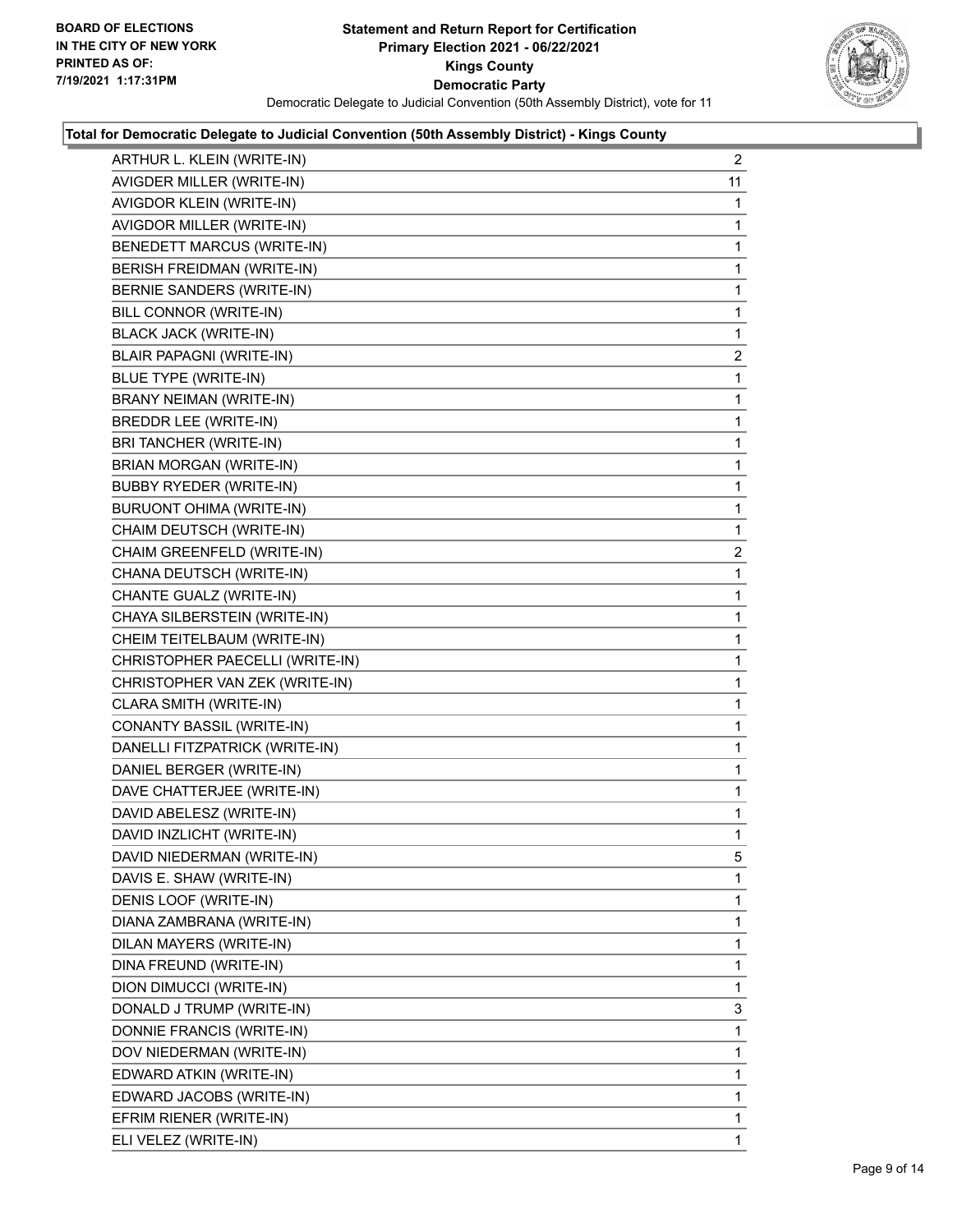

| ELLA EMLOFF (WRITE-IN)             | $\mathbf{1}$   |
|------------------------------------|----------------|
| EMILE BAZILE (WRITE-IN)            | 4              |
| EMILY CATHERINE ELLIS (WRITE-IN)   | 1              |
| ERICA MATEOGAK (WRITE-IN)          | 1              |
| ERICA MOORE (WRITE-IN)             | 1              |
| ERIK FALGADO (WRITE-IN)            | 1              |
| ERIN DRINKWATER (WRITE-IN)         | 1              |
| ERIN WOODS (WRITE-IN)              | 1              |
| ESTER WESTEBERGER (WRITE-IN)       | 1              |
| ESTHER DEUTSCH (WRITE-IN)          | 1              |
| EWDY MOELLER (WRITE-IN)            | 1              |
| FELICIA WINDER (WRITE-IN)          | 1              |
| FLORINA YEZRIL (WRITE-IN)          | 1              |
| FRAIDY KATZ (WRITE-IN)             | 1              |
| FRANK NITTY (WRITE-IN)             | 1              |
| FRED FREEDMAN (WRITE-IN)           | 1              |
| FREDDY CANNON (WRITE-IN)           | 1              |
| FRENE NIELSON (WRITE-IN)           | 1              |
| <b>GARY BROWNLEE (WRITE-IN)</b>    | 1              |
| GISELE LIAKES (WRITE-IN)           | 1              |
| <b>GITTY BAUMGARTEN (WRITE-IN)</b> | 1              |
| GITTY SINAY (WRITE-IN)             | 1              |
| <b>GOLD LEE (WRITE-IN)</b>         | 1              |
| GRACE VAN DE PAS (WRITE-IN)        | 1              |
| <b>GREGORY MENTI (WRITE-IN)</b>    | 1              |
| HAYLEY NEWMAN (WRITE-IN)           | 1              |
| HEARTHER LETZKUS (WRITE-IN)        | 1              |
| HENDER BREITER (WRITE-IN)          | 1              |
| HENRY HANG (WRITE-IN)              | 1              |
| HERSHEL NEIMAN (WRITE-IN)          | 1              |
| HERSHY WEINSTOCK (WRITE-IN)        | 1              |
| HESHY TISCHLER (WRITE-IN)          | $\overline{2}$ |
| HUNG MA (WRITE-IN)                 | 1              |
| HUNTER BIDEN (WRITE-IN)            | 1              |
| ISABEL ZENANE (WRITE-IN)           | 1              |
| ISADE ABRAHAM (WRITE-IN)           | 1              |
| JACJSON LOUGHLIN (WRITE-IN)        | 1              |
| JACOB LIEF (WRITE-IN)              | 1              |
| JADA STRODEL (WRITE-IN)            | 1              |
| JAMER PARZIALE (WRITE-IN)          | 1              |
| JAMES FLEMINGS (WRITE-IN)          | 1              |
| JARED KANES (WRITE-IN)             | 1              |
| JASON BLOCK (WRITE-IN)             | 1              |
| JEFF LEPOSO (WRITE-IN)             | 1              |
| JERARD OWENS (WRITE-IN)            | 1              |
| JEREMY SCHIFFNES (WRITE-IN)        | $\mathbf{1}$   |
|                                    |                |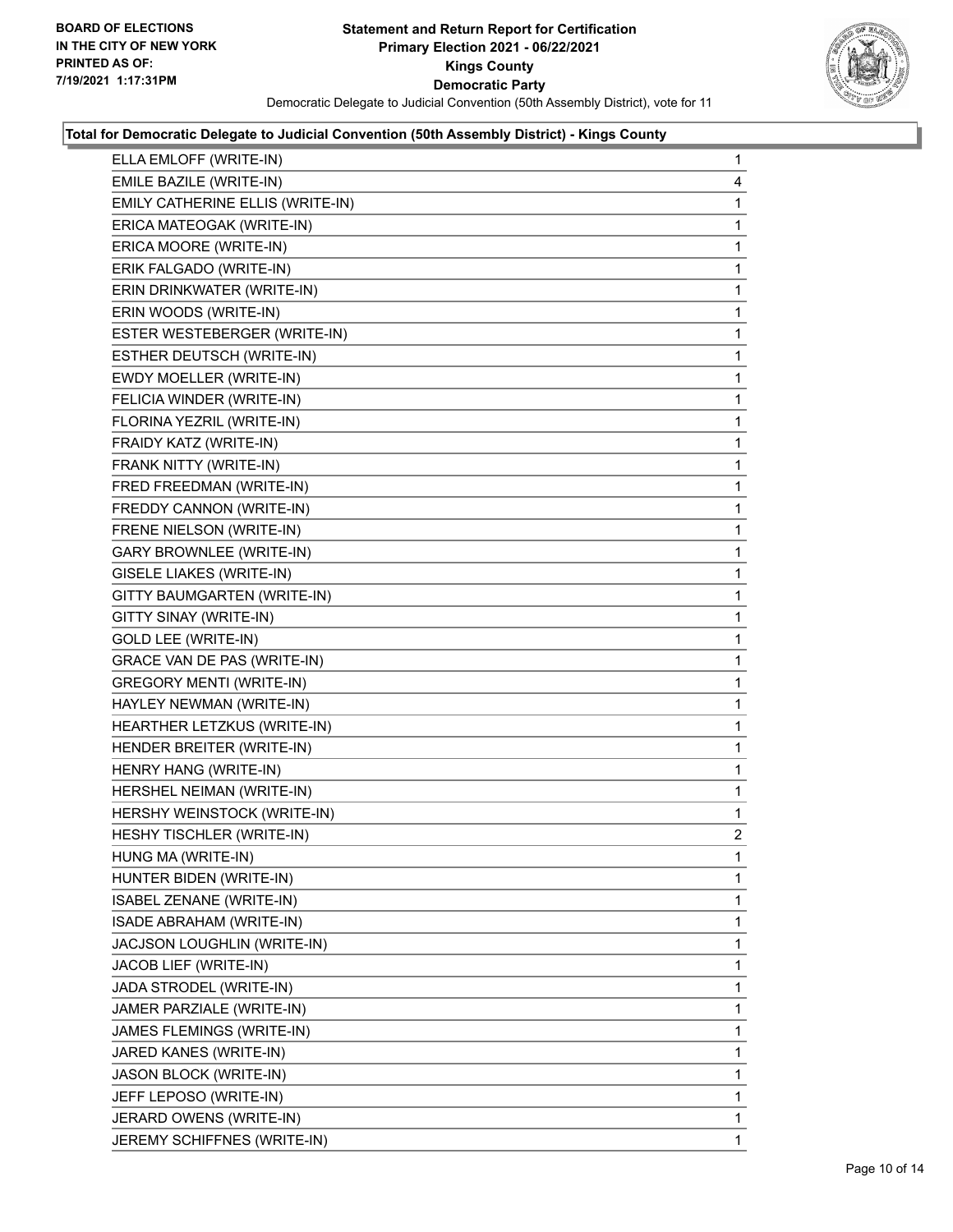

| JOAL KLEIN (WRITE-IN)           | $\overline{2}$ |
|---------------------------------|----------------|
| JOE GREGORY (WRITE-IN)          | 1              |
| JOE HARRIS (WRITE-IN)           | 1              |
| JOE NIARO (WRITE-IN)            | 1              |
| JOE SCIBELLI JR. (WRITE-IN)     | 1              |
| JOEL GOLDSTEIN (WRITE-IN)       | 1              |
| JOHN BROWN (WRITE-IN)           | 1              |
| JOHN LEBEAU (WRITE-IN)          | 1              |
| JOHN MCCONNELL (WRITE-IN)       | 1              |
| JOHN NO (WRITE-IN)              | 1              |
| JOHNNNY JOHNSON (WRITE-IN)      | 1              |
| JORDAN D. SEPACOFF (WRITE-IN)   | 1              |
| JORI SCHMANFZ (WRITE-IN)        | 1              |
| JOSEPH FRIED (WRITE-IN)         | 1              |
| JOSEPH GOLDMAN (WRITE-IN)       | 1              |
| JOSEPH LENTOL (WRITE-IN)        | 3              |
| JOSEPHINE GROSS (WRITE-IN)      | 1              |
| JOSH HOWLEY (WRITE-IN)          | 1              |
| JOY LASKEY (WRITE-IN)           | 1              |
| JULIE TORUM MORCERIE (WRITE-IN) | 1              |
| KAMILAYAH LOOPER (WRITE-IN)     | 1              |
| KATE BREHM (WRITE-IN)           | $\mathbf{1}$   |
| KATERYNA KUNTSEVICH (WRITE-IN)  | 1              |
| KATHERINE FUSTICH (WRITE-IN)    | $\overline{2}$ |
| KELLY IRENE GODON (WRITE-IN)    | 1              |
| KELLY TAYLOR (WRITE-IN)         | 1              |
| KEVIN HART (WRITE-IN)           | 1              |
| KEVIN MCARTHY (WRITE-IN)        | 1              |
| KEVIN MCEULAY (WRITE-IN)        | 1              |
| KEVIN T. SMYLEY (WRITE-IN)      | 1              |
| KHARI EDWARDS (WRITE-IN)        | $\mathbf{1}$   |
| KIM JONES (WRITE-IN)            | 1              |
| LEIBISH SCHNEEBALY (WRITE-IN)   | 1              |
| LEO MOSKOWITZ (WRITE-IN)        | 1              |
| LOLA WATERMAN (WRITE-IN)        | 1              |
| LOUIS CHOLOEEN BROWN (WRITE-IN) | 1              |
| LYES BENARBANE (WRITE-IN)       | 1              |
| LYNN LOFLIN (WRITE-IN)          | 1              |
| MAX COHEN (WRITE-IN)            | 1              |
| MAX GARNET (WRITE-IN)           | 1              |
| MAX MERYERS (WRITE-IN)          | 1              |
| MECHEL FREURD (WRITE-IN)        | 1              |
| MENDEL KLEIN (WRITE-IN)         | 1              |
| MENDY BRANNER (WRITE-IN)        | 1              |
| MENDY FRUCHTER (WRITE-IN)       | 1              |
| MICHEAL ARDELGAN (WRITE-IN)     | $\mathbf{1}$   |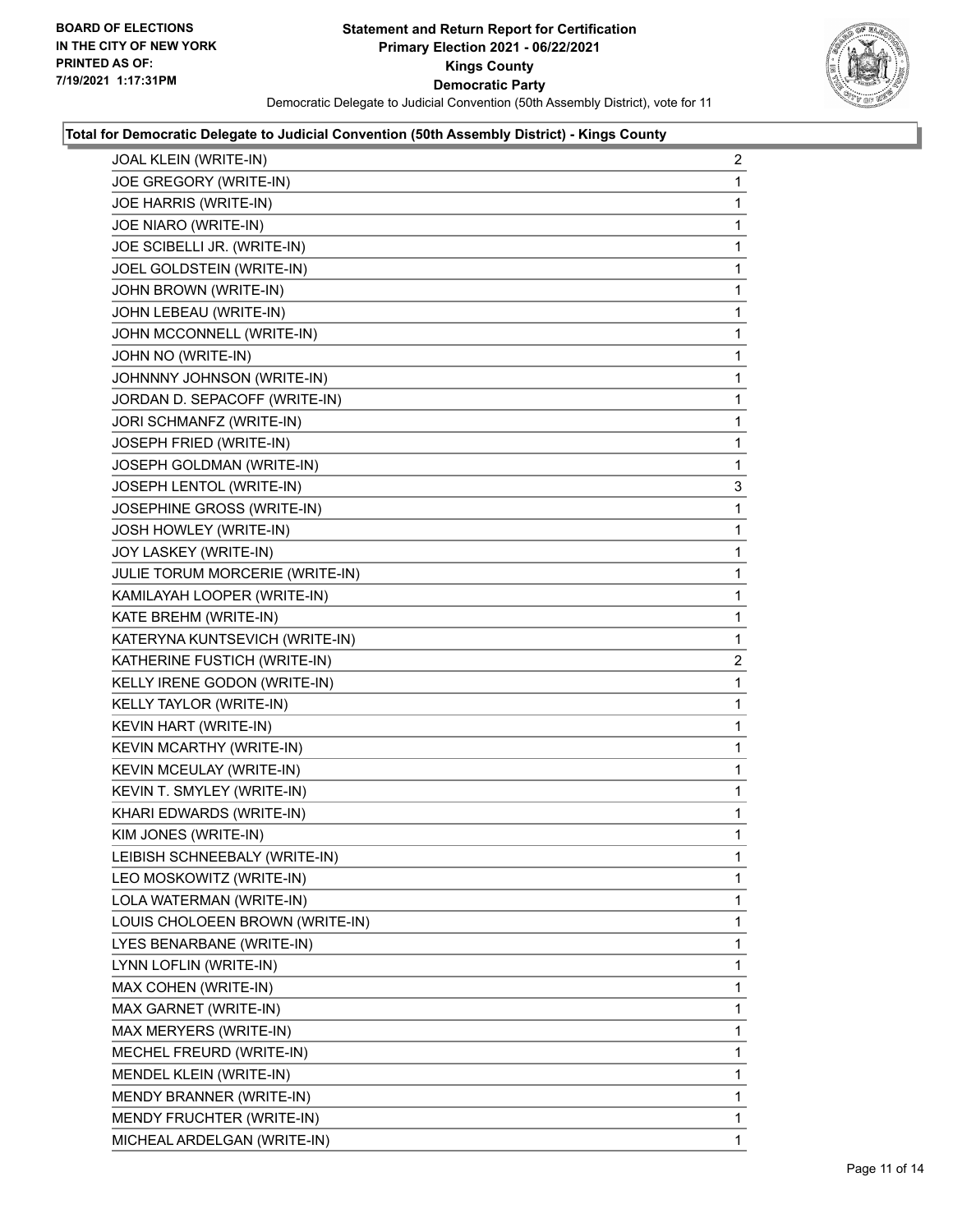

| MIER ELENBUGEN (WRITE-IN)          | 1            |
|------------------------------------|--------------|
| MIKE PENCE (WRITE-IN)              | 1            |
| MIKE SHERWOOD (WRITE-IN)           | 1            |
| MILLER BETHLEHEM (WRITE-IN)        | 1            |
| MOE BLACK (WRITE-IN)               | 1            |
| MOSHE BLUM (WRITE-IN)              | 1            |
| MOSHE LOWY (WRITE-IN)              | 1            |
| MOSHE TEITELBAUM (WRITE-IN)        | 1            |
| MOSHE WESTERBAUM (WRITE-IN)        | 1            |
| NAFTULI INDIG (WRITE-IN)           | 1            |
| NANCY WHITE (WRITE-IN)             | 1            |
| NASHMAN KLEIN (WRITE-IN)           | 1            |
| NICK BANNON (WRITE-IN)             | 1            |
| NICK RIZZO (WRITE-IN)              | 1            |
| NIES PAPIER (WRITE-IN)             | 1            |
| OLIVIA RODRIGUES (WRITE-IN)        | 1            |
| PAPERBOY LOVE PRINCE (WRITE-IN)    | 3            |
| PAUL RAYGEN (WRITE-IN)             | 1            |
| PETER HURCHSON (WRITE-IN)          | 1            |
| PHILLIP SHEPHERD (WRITE-IN)        | 1            |
| PINCHUS NEIMAN (WRITE-IN)          | 1            |
| QUINNE MEYERS (WRITE-IN)           | 1            |
| REVAIN BORCHARAT (WRITE-IN)        | 1            |
| RICH M NIXON (WRITE-IN)            | 1            |
| RICHARD D SIMMONS (WRITE-IN)       | 1            |
| RICHARD MONTELLION (WRITE-IN)      | 1            |
| RICHARD ZORBO (WRITE-IN)           | 1            |
| ROBERT LOWELL WESTWORTH (WRITE-IN) | 1            |
| ROECL STERN (WRITE-IN)             | 1            |
| RUBEN AGOSTINI (WRITE-IN)          | 1            |
| RUDY JULLENY (WRITE-IN)            | 1            |
| SABA KROIZER (WRITE-IN)            | 1            |
| SAM REYNOLDS (WRITE-IN)            | 1            |
| SAMUEL GREEN (WRITE-IN)            | 1            |
| SAMUEL STERN (WRITE-IN)            | 1            |
| SCOTT SOLOA (WRITE-IN)             | 1            |
| SEANE FAULKNER (WRITE-IN)          | 1            |
| SHALUM EISENBERG (WRITE-IN)        | 1            |
| SHANNON PHIPPS (WRITE-IN)          | 1            |
| SHEETER SHALIN (WRITE-IN)          | 1            |
| SHEIL FERENCE (WRITE-IN)           | 1            |
| SHIOMA LANENBAUM (WRITE-IN)        | 1            |
| SHVECH GOLDMAN (WRITE-IN)          | 1            |
| SOHANA RAO (WRITE-IN)              | 1            |
| SOLOMON SWIMOR (WRITE-IN)          | 1            |
| SPENCER ROBERTS (WRITE-IN)         | $\mathbf{1}$ |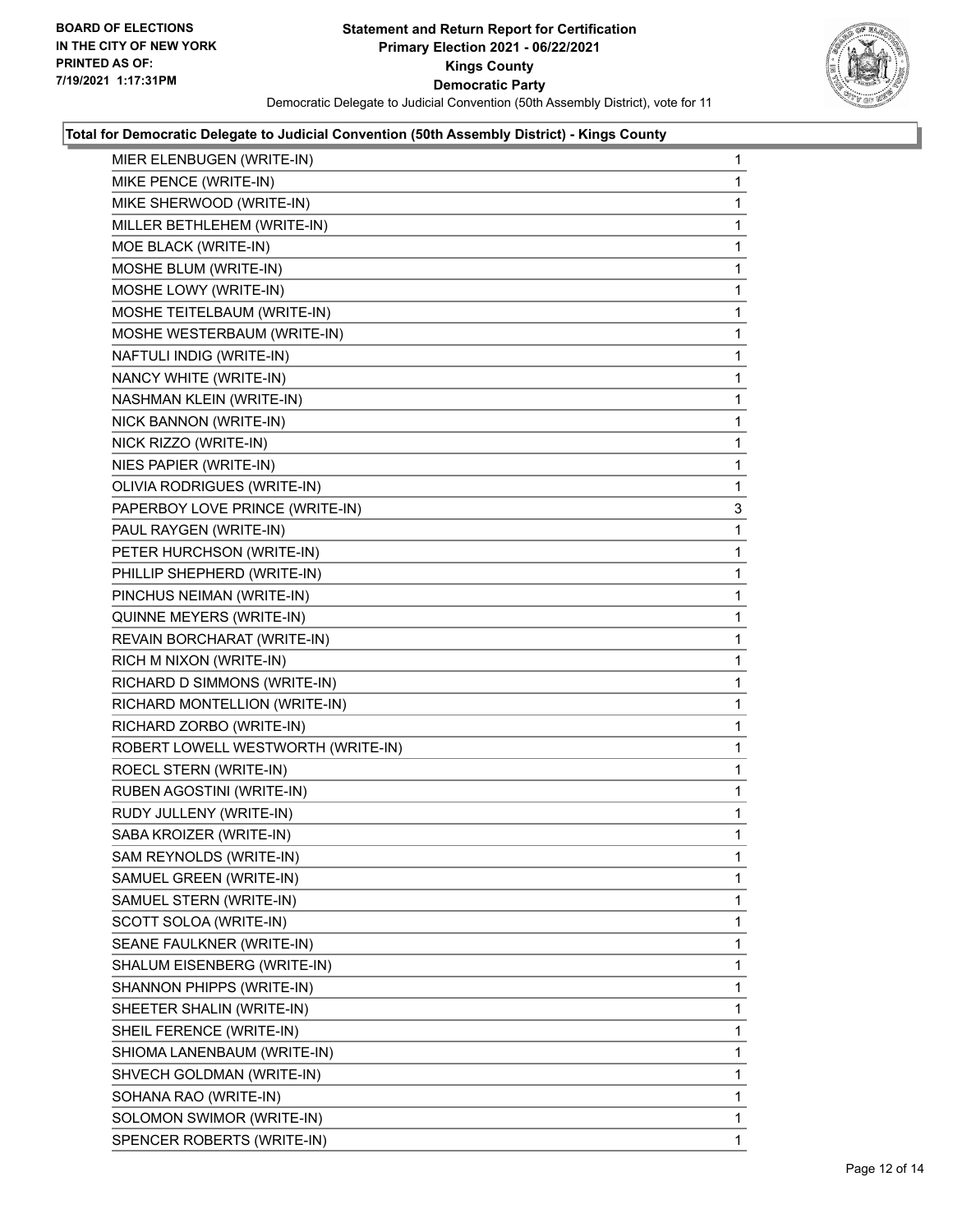

| SWARZ OIZER (WRITE-IN)                    | 1            |
|-------------------------------------------|--------------|
| SYDNEY BIRCH (WRITE-IN)                   | $\mathbf{1}$ |
| TEMPEST WOODWARD (WRITE-IN)               | 1            |
| TERRANCE DE PAS (WRITE-IN)                | 1            |
| THOMAS BROEN (WRITE-IN)                   | 1            |
| THOMAS MOORE (WRITE-IN)                   | $\mathbf{1}$ |
| TIMOTHY THOMAS LAECH (WRITE-IN)           | 1            |
| TINA MATINRE (WRITE-IN)                   | 1            |
| <b>TYLER BARBIERI (WRITE-IN)</b>          | 1            |
| UNATTRIBUTABLE WRITE-IN (WRITE-IN)        | 189          |
| UNCOUNTED WRITE-IN PER STATUTE (WRITE-IN) | 2            |
| USHER Y.KLEIN (WRITE-IN)                  | 1            |
| VICAY RAKANCY (WRITE-IN)                  | $\mathbf{1}$ |
| WHITE ANSIE (WRITE-IN)                    | 1            |
| WHITNEY SMITH (WRITE-IN)                  | 1            |
| WISE ELA (WRITE-IN)                       | 1            |
| WOLF DEUTSCH (WRITE-IN)                   | 1            |
| YAEL WEISZ (WRITE-IN)                     | 1            |
| YANCER KAHN (WRITE-IN)                    | 1            |
| YEDILAT PEGUERO (WRITE-IN)                | $\mathbf{1}$ |
| YEHUDA ORGEL (WRITE-IN)                   | 1            |
| YENTI TZIRL HERSHKOVITZ (WRITE-IN)        | 1            |
| YOELI LEBOWITZ (WRITE-IN)                 | 1            |
| YOSSI GESTETNER (WRITE-IN)                | 2            |
| ZALEB REIB FULOP (WRITE-IN)               | 1            |
| ZALMEN TIETELBAUN (WRITE-IN)              | 1            |
| ZELDY POLLAK (WRITE-IN)                   | 1            |
| ZORAN MANDAI (WRITE-IN)                   | 1            |
| <b>Total Votes</b>                        | 65,674       |
| Unrecorded                                | 165,700      |